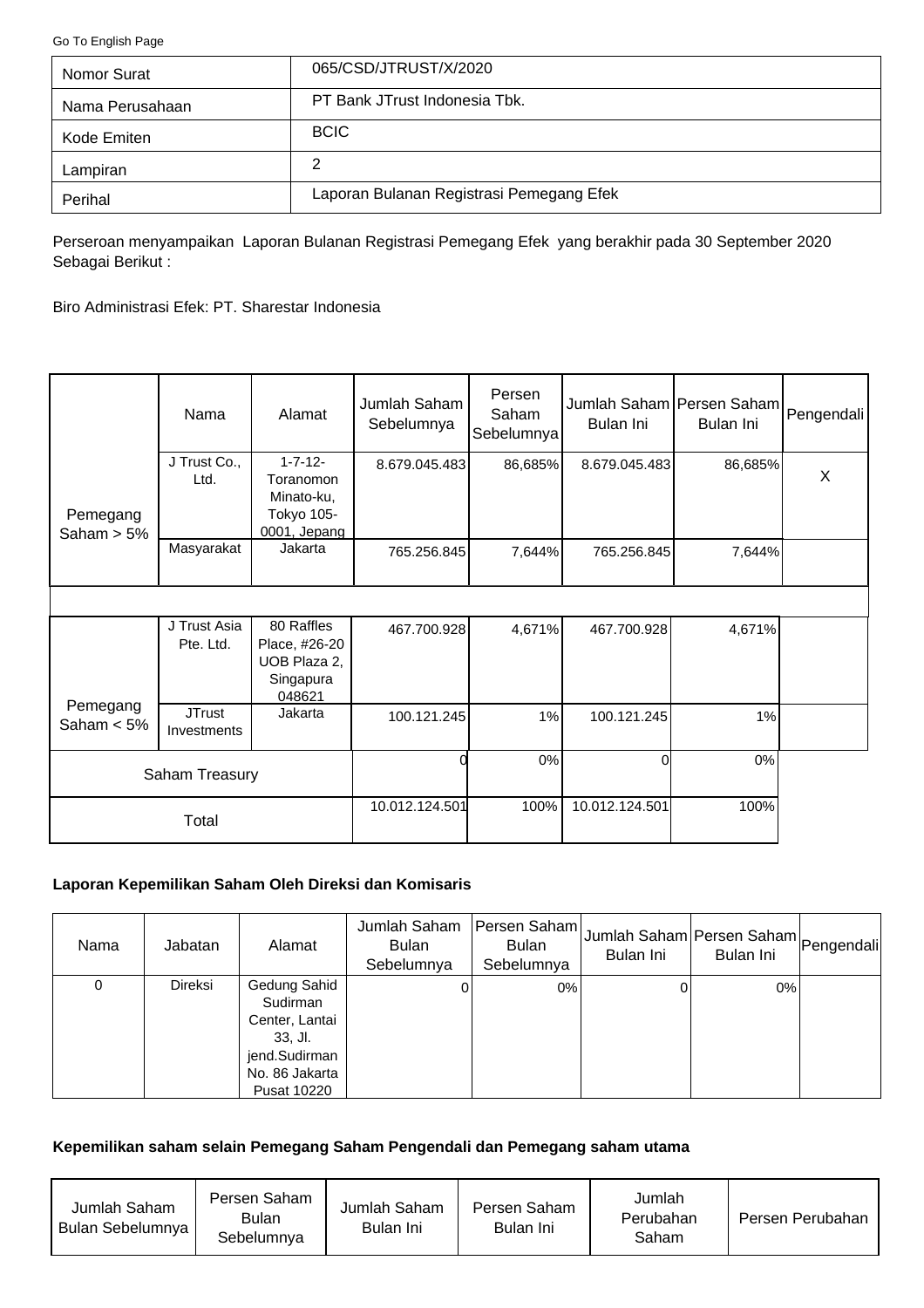| 1.333.079.018 | 13,315% | ا 333.079.018. | 13,315% | % |
|---------------|---------|----------------|---------|---|
|               |         |                |         |   |

### **Jumlah Pemegang Saham**

| Bulan Sebelumnya | Bulan Sekarang | Perubahan |  |
|------------------|----------------|-----------|--|
| 1.237            | 1.237          |           |  |

Demikian untuk diketahui.

Hormat Kami,

**PT Bank JTrust Indonesia Tbk.**

Pey Fang Ong

Corporate Secretary

PT Bank JTrust Indonesia Tbk.

Gedung Sahid Sudirman Center, Lantai 33, Jl. jend.Sudirman No. 86 Jakarta Pusat

Telepon : 021 2926 1111 , Fax : 021 2926 1492 , www.jtrustbank.co.id

| Tanggal dan Jam | 07-10-2020 08:52                                                            |
|-----------------|-----------------------------------------------------------------------------|
| Lampiran        | 1. BCIC_30092020_Struktur komposisi pemodalan.pdf<br>2. Diatas 5 persen.pdf |

Dokumen ini merupakan dokumen resmi PT Bank JTrust Indonesia Tbk. yang tidak memerlukan tanda tangan karena dihasilkan secara elektronik oleh sistem pelaporan elektronik. PT Bank JTrust Indonesia Tbk. bertanggung jawab penuh atas informasi yang tertera didalam dokumen ini.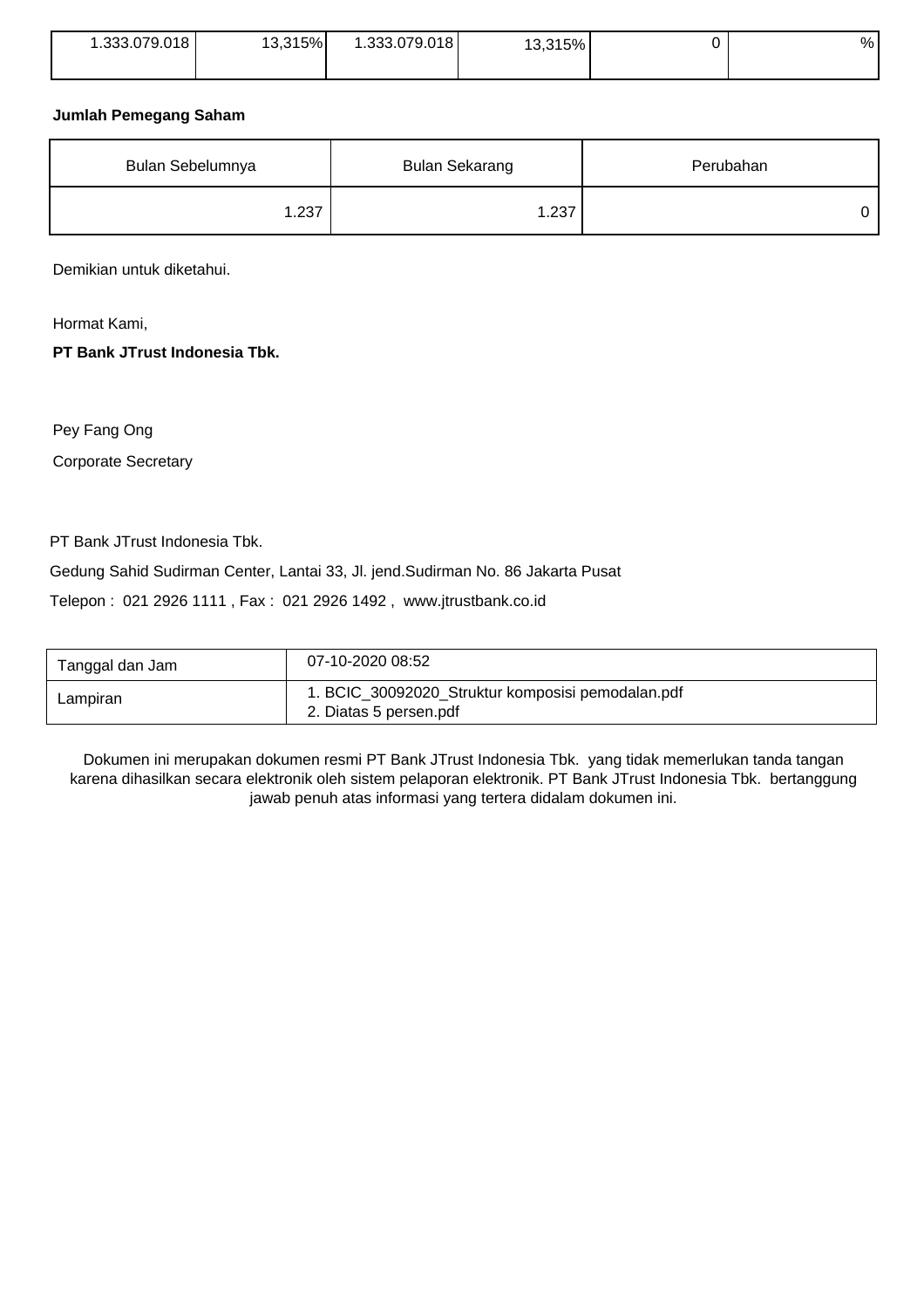<span id="page-2-0"></span>[Go To Indonesian Page](#page-0-0)

| Letter / Announcement No. | 065/CSD/JTRUST/X/2020                             |
|---------------------------|---------------------------------------------------|
| <b>Issuer Name</b>        | PT Bank JTrust Indonesia Tbk.                     |
| <b>Issuer Code</b>        | <b>BCIC</b>                                       |
| Attachment                | 2                                                 |
| Subject                   | Monthly Report of Securities Holders Registration |

The Company hereby announce Monthly Report of Securities Holders Registration which ends in 30 September 2020 as follows:

Security Administration Bureau: PT. Sharestar Indonesia

|                      | Name                         | Address                                                                 | Number of Shares<br>in Previous Month Previous Month | Percent of<br>Shares in | Number of Shares in<br><b>Current Month</b> | Percent of<br>Shares in<br>Current Month | Controlle |
|----------------------|------------------------------|-------------------------------------------------------------------------|------------------------------------------------------|-------------------------|---------------------------------------------|------------------------------------------|-----------|
| Share<br>Ownership > | J Trust Co.,<br>Ltd.         | $1 - 7 - 12 -$<br>Toranomon<br>Minato-ku,<br>Tokyo 105-<br>0001, Jepang | 8,679,045,483                                        | 86.685%                 | 8,679,045,483                               | 86.685%                                  | $\sf X$   |
| 5%                   | Masyarakat                   | Jakarta                                                                 | 765,256,845                                          | 7.644%                  | 765,256,845                                 | 7.644%                                   |           |
|                      |                              |                                                                         |                                                      |                         |                                             |                                          |           |
| Share                | J Trust Asia<br>Pte. Ltd.    | 80 Raffles<br>Place, #26-20<br>UOB Plaza 2,<br>Singapura<br>048621      | 467,700,928                                          | 4.671%                  | 467,700,928                                 | 4.671%                                   |           |
| Ownership <<br>5%    | <b>JTrust</b><br>Investments | Jakarta                                                                 | 100,121,245                                          | 1%                      | 100,121,245                                 | 1%                                       |           |
|                      | <b>Treasury Stock</b>        |                                                                         | $\Omega$                                             | 0%                      | $\Omega$                                    | $0\%$                                    |           |
|                      | Total                        |                                                                         | 10,012,124,501                                       | 100%                    | 10,012,124,501                              | 100%                                     |           |

# **Share Owned by Directors and Commissioners**

| Name | <b>Position</b> | Address                                                                                                          | Number of<br>Shares in<br>Previous Month Previous Month | Percent of<br>Shares in | Number of<br>Month | Percent of<br>Shares in Current Shares in Current Controller<br>Month |  |
|------|-----------------|------------------------------------------------------------------------------------------------------------------|---------------------------------------------------------|-------------------------|--------------------|-----------------------------------------------------------------------|--|
| 0    | <b>Director</b> | Gedung Sahid<br>Sudirman<br>Center, Lantai<br>$33.$ Jl.<br>jend.Sudirman<br>No. 86 Jakarta<br><b>Pusat 10220</b> |                                                         | 0%                      |                    | 0%                                                                    |  |

# **Share Ownership Aside From Controller and Main Shareholder**

| Number of Shares   Percent of Shares  Number of Shares   Percent of Shares  <br>in Previous Month  in Previous Month  in Current Month   in Current Month |  | Number of Change | Percent of Change |
|-----------------------------------------------------------------------------------------------------------------------------------------------------------|--|------------------|-------------------|
|                                                                                                                                                           |  |                  |                   |